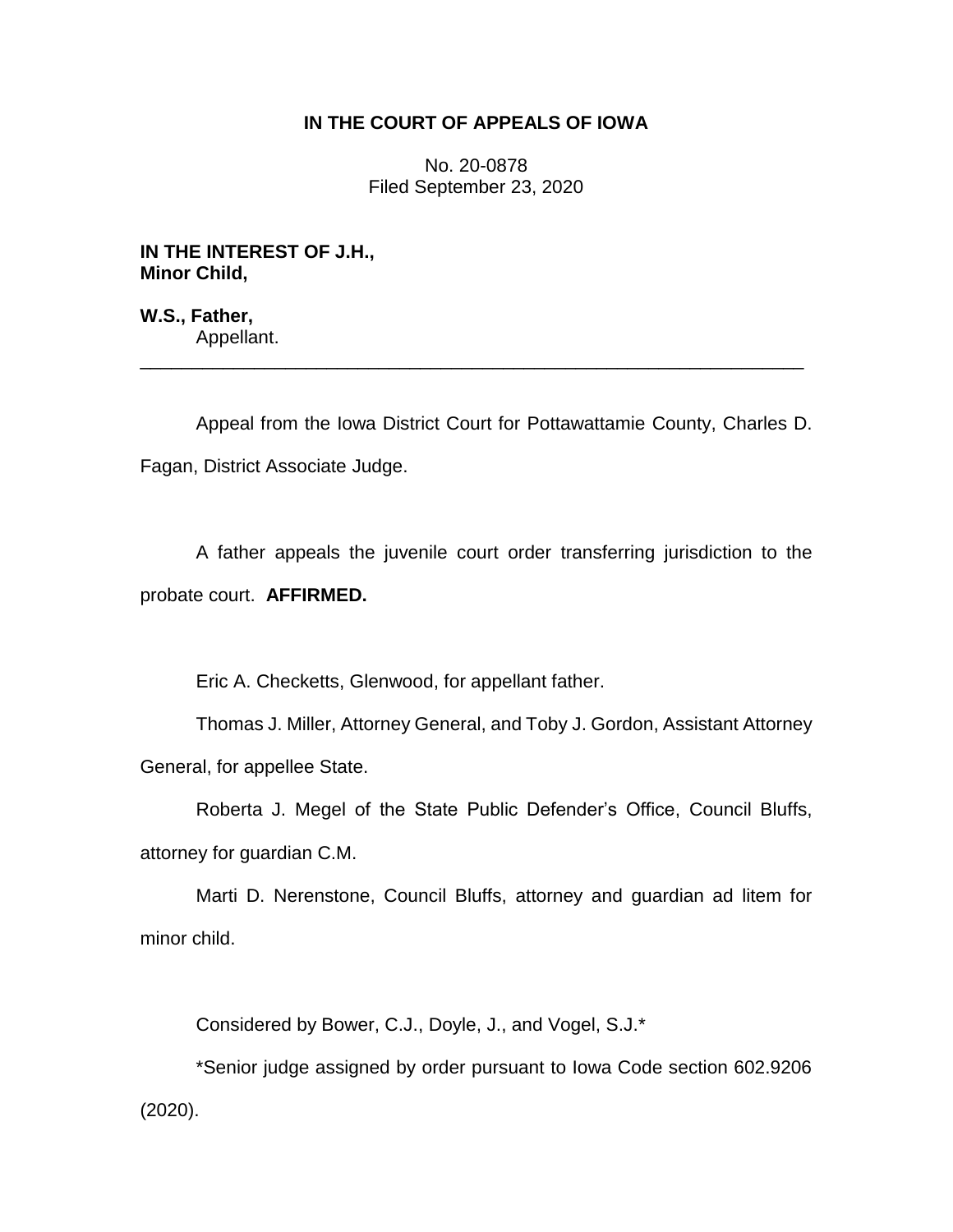## **VOGEL, Senior Judge.**

 $\overline{a}$ 

The father of J.H., born in 2009, appeals the child-in-need-of-assistance (CINA) review order, which terminated the juvenile court's jurisdiction and transferred jurisdiction to the probate court for the establishment of a guardianship for J.H. Because the father withdrew his participation in the proceedings and J.H. is thriving in the home of  $C.M.<sup>1</sup>$  with her two half-siblings, we affirm.

J.H. came to the attention of the Iowa Department of Human Services (DHS) in November 2019 on the report of violence in the home between her mother and C.M., and again ten days later after her mother abandoned J.H. and her two younger half-siblings. All three children were removed and soon placed with the half-siblings' aunt and uncle, where they remained for several months. In April 2020, after C.M. successfully participated in reunification services, he was granted custody of his two children along with J.H. All three children remained in his care for the remainder of these proceedings. A telephonic hearing was held on June 8, after which the juvenile court ordered the custody of J.H. "remain with [C.M.] pursuant to" the guardianship established in the probate case. The court further ordered the termination of the juvenile court's jurisdiction. The father appeals.

We review CINA proceedings de novo*. In re K.B.*, 753 N.W.2d 14, 15 (Iowa 2008). In reviewing the proceedings, we are not bound by the juvenile court's fact findings; however, we do give them weight. *In re K.N*., 625 N.W.2d 731, 733 (Iowa 2001). Our primary concern is the child's best interests. *In re J.S*., 846 N.W.2d

 $1$  C.M. is the biological father of the two half-siblings. All three children have the same biological mother.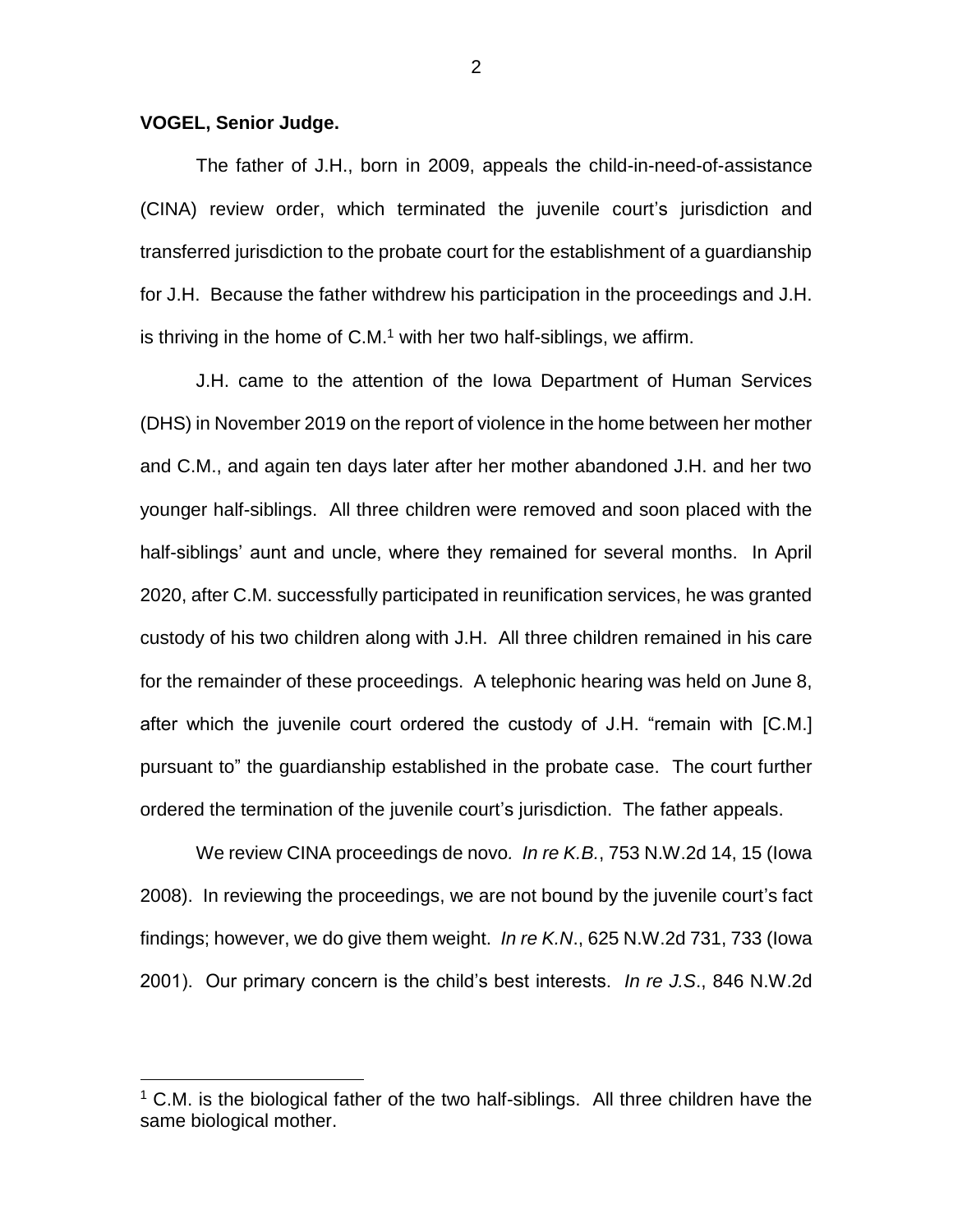36, 40 (Iowa 2014). CINA determinations must be based upon clear and convincing evidence. Iowa Code § 232.96(2) (2020).

At the time of removal, the father's whereabouts were unknown. He was soon located in the state of Virginia where he had been living for several years. He participated telephonically in the January 8, 2020 CINA adjudicatory hearing. Although he had not seen or had contact with J.H. since she was two months old, he requested a home study be conducted on his home in Virginia pursuant to the Interstate Compact on the Placement of Children (ICPC), which the court then ordered. A caseworker with the Virginia Department of Social Services (DSS) worked on the ICPC process from Virginia. After an initial home visit with the father, the Virginia caseworker attempted to contact the father several times by phone, leaving a voicemail and several text messages. Finally on March 19, the father contacted the worker and stated he no longer wished to move forward with the home study. In response, on March 24 the worker sent the father a letter memorializing the situation and informing him his case was closed with the DSS. The worker included his full name, office address, email address, and phone number should the father need additional information. The ICPC status was relayed back to the Iowa DHS worker.

On April 23, C.M. requested a "Bridge Order and Guardianship" hearing be set. The juvenile court then set the requested hearing for June 8 to coincide with a previously set CINA review hearing. On April 30, all parties—including the father—agreed to a "Waiver of Notice of Hearing, Waiver of Hearing, Consent to Entry of Order." With the waivers on file, the juvenile court then ordered J.H. (and the other children) be placed with C.M.

3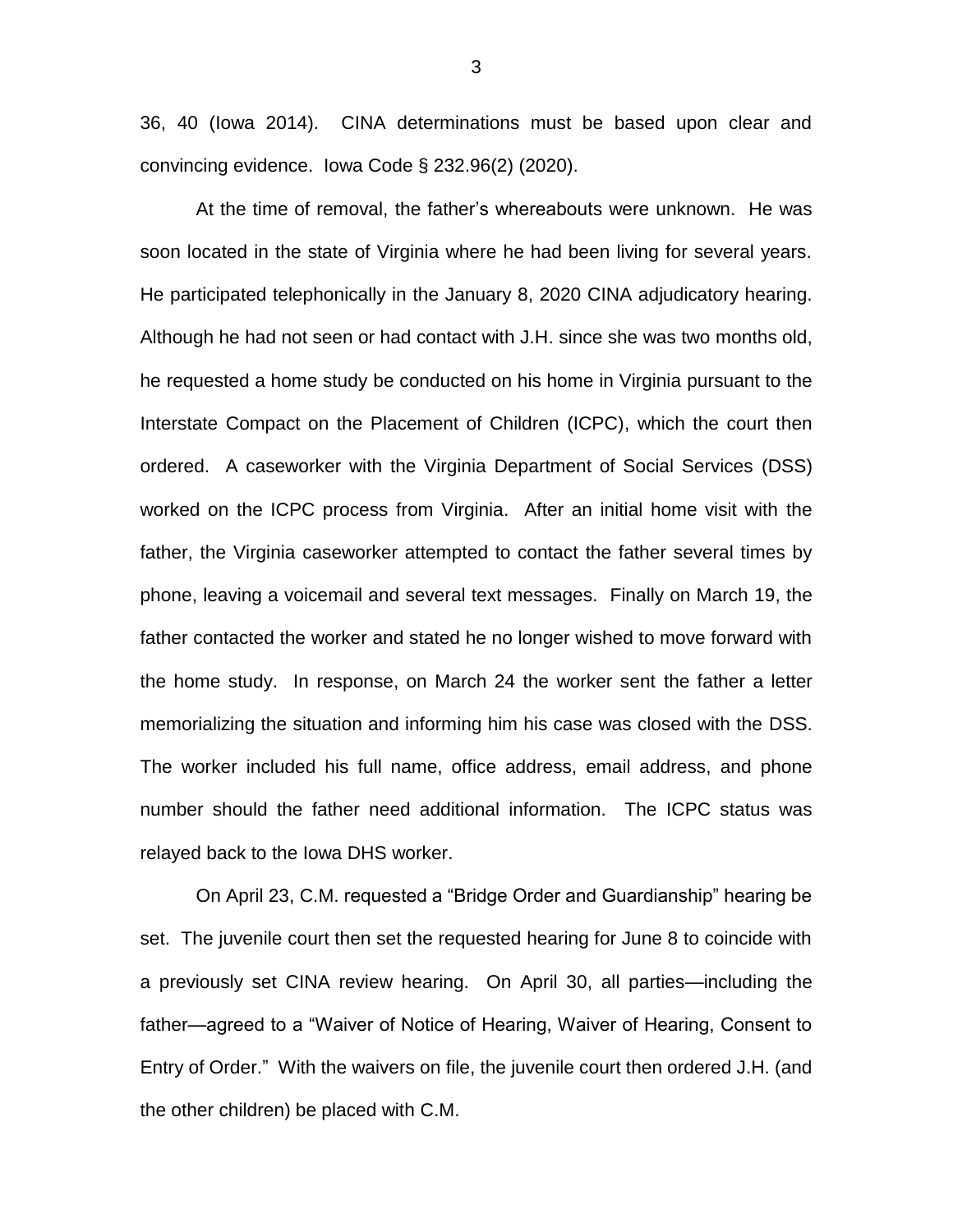But on May 9, the father sought to reengage in the case by moving to have the June 8 hearing on the proposed guardianship continued, claiming a "misunderstanding and miscommunication with the Virginia [caseworker]." After reviewing the motion and the resistances filed by the State and by C.M., the juvenile court denied the motion.

The father asserts the State failed to present clear and convincing evidence that reasonable reunification efforts were employed and, therefore, transferring jurisdiction to probate court was unwarranted. The father acknowledged he had no contact with J.H. since she was two months old but blamed others for keeping him out of J.H.'s life for the past ten years.

At the June 8 hearing, the father testified he "didn't even know [J.H.] was placed with [C.M.] until after [C.M.] told [him]. No letters, no e-mails, no nothing." However, on cross-examination he was read some correspondence from his attorney to the other attorneys in the case that stated, "I just spoke with my client. We are in agreement with" signing the April 30 waiver. After the close of the evidence, the father's attorney made a professional statement that he explained the situation to the father and had his consent to proceed with the April 30 waiver. The juvenile court accepted the attorney's statement and found, "After hearing the testimony and looking over the documents, I think that there was a valid waiver of these children into [C.M.'s] care, custody, and control."

In addition, the correspondence from the Virginia caseworker to the Iowa caseworker detailing his interaction with the father was admitted into evidence. Also admitted was the letter from the Virginia caseworker to the father that stated in part: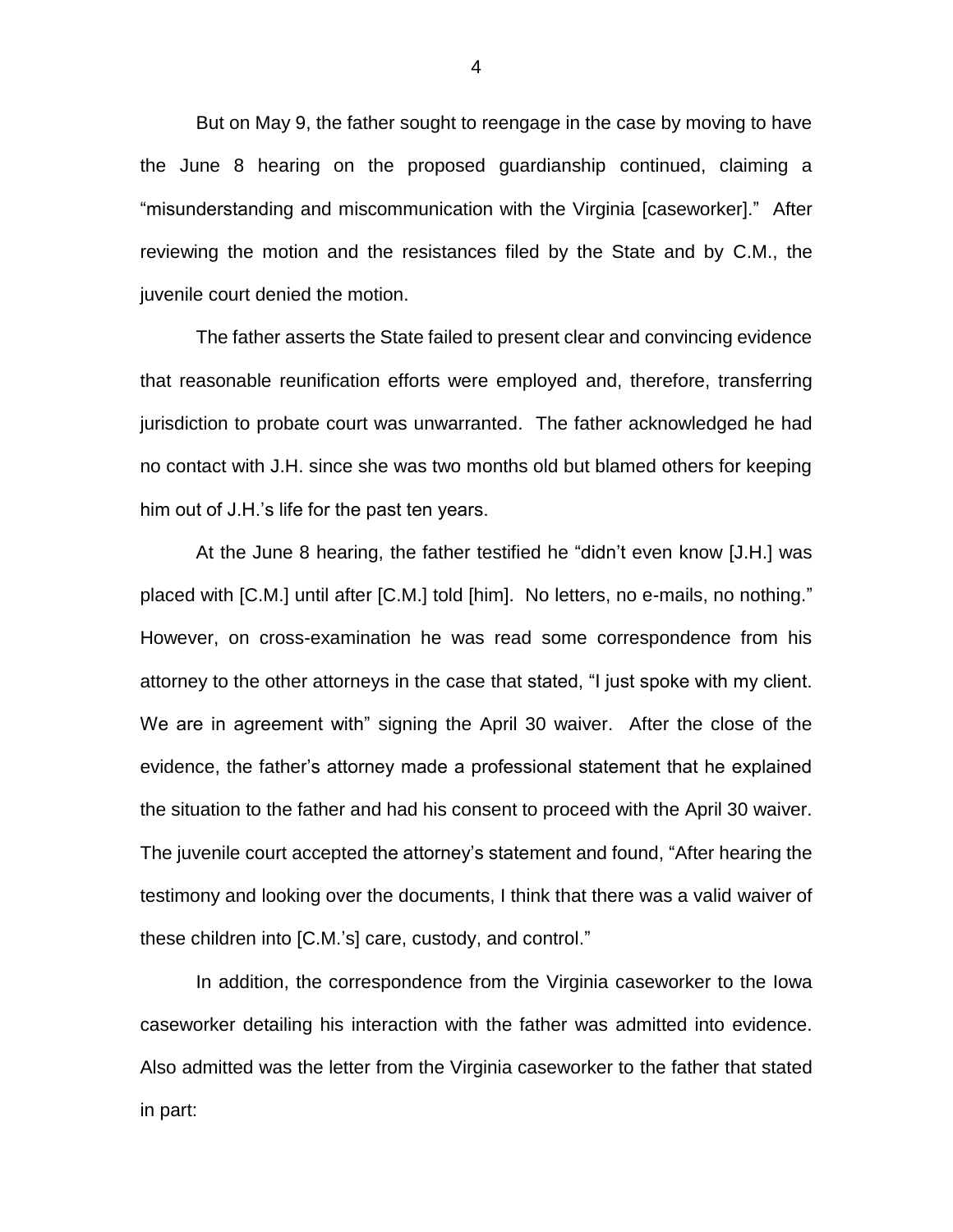On Friday, March 19, 2020, you made contact with [this] case worker and stated that you no longer wanted to move forward with the home study process due to not being able to keep taking time off from work.

Today, this letter is to notify you that your case has been closed with [the DSS] at this time.

Please contact me if additional information is needed at [phone number and email address].

The father made no attempt to contact this worker to follow up with "additional information." During direct examination at the hearing, the father was asked if he told the Virginia caseworker he wanted to cancel the home study, and the father answered, "Yes because I couldn't afford to keep missing work if he wasn't going to show up." Yet the Virginia caseworker provided no indication of any scheduling difficulty or missed appointment time, instead mentioning only noncompliance by the father after multiple attempts by the worker to contact him. The juvenile court found:

As of March, [the father] was more than well aware this matter was had been canceled, and he should have sought at that time to reinitiate an ICPC but waited until shortly before this hearing.

I think that he put himself in the position that he's in and that ICPC not getting completed. I do not think that it is appropriate to wait further at this time. I believe the [Virginia caseworker's] letter written out in March was ample opportunity. A new one should have been started, but he didn't do that.

Moreover, it was not just the father's halting the home study that shed doubt on his commitment to establishing a relationship and parenting J.H. but also his inconsistent efforts to maintain phone contact with J.H. DHS was assisting J.H. with weekly phone calls, but the father began missing calls around January 2020 and completely stopped the calls in March. Ultimately, the juvenile court concurred with DHS's conclusion that the father was simply too inconsistent in his attempts to rebuild his relationship with J.H. and concluded, "I'm going to grant the